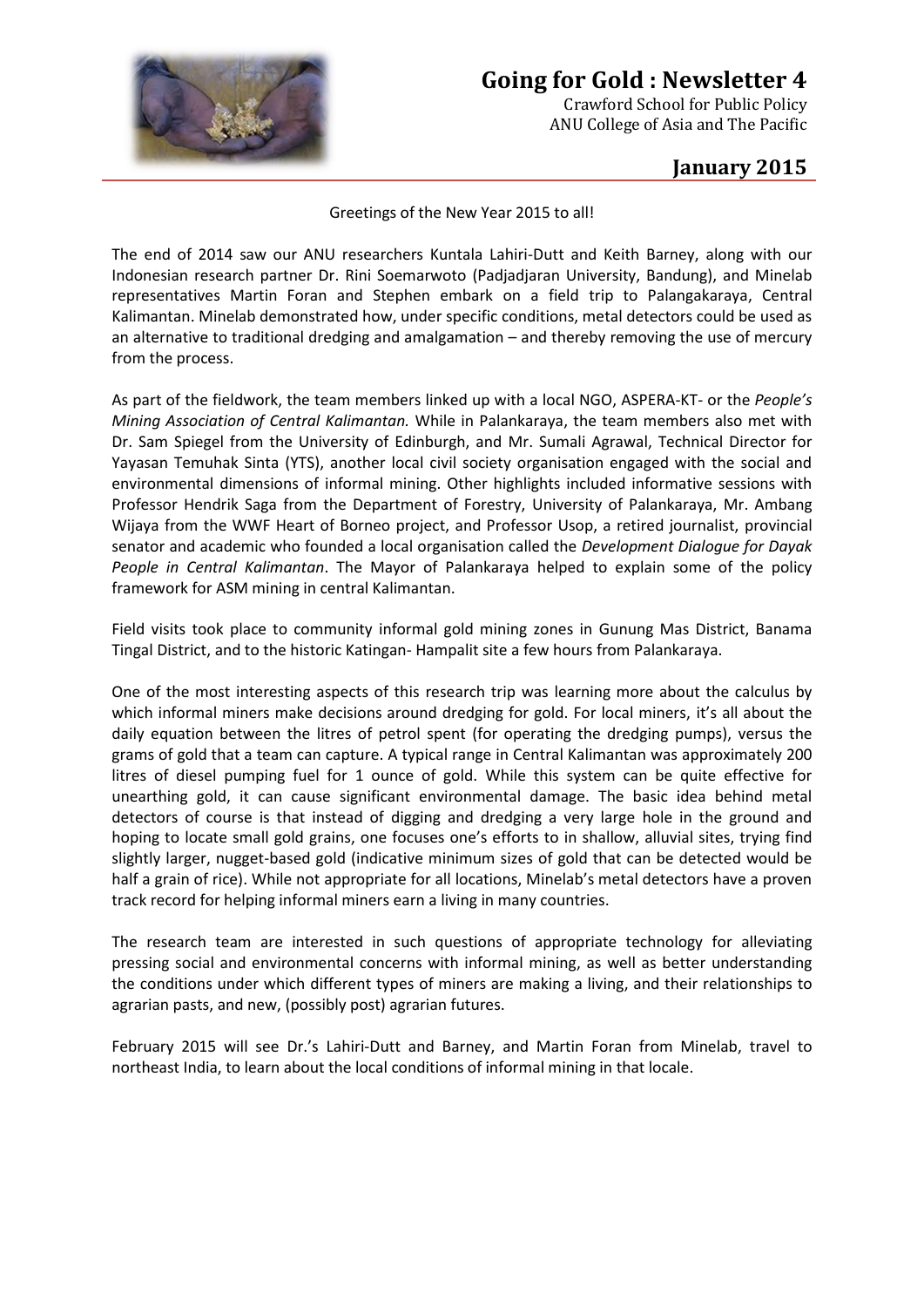## Sharing few photographs of the trip:



Local miners testing a Minelab detector that is also waterproof for use along river and streambeds (Model SDC 2300)



National Researcher Partner Dr. Rini Soemarwoto (left) with a female gold miner, at the Katingan-Hampalit site



Post mining boom conditions in Hampalit, near Palangakaraya Informal gold mining dredging site,



Chief investigator Dr Kuntala Lahiri-Dutt (far left) with local miners



Local miners sifting for gold, Gunung Mas District



Gunung Mas District



Team members meeting the Mayor of Palankaraya



Martin Foran with a demonstration to local miners (Model SDC 2300)